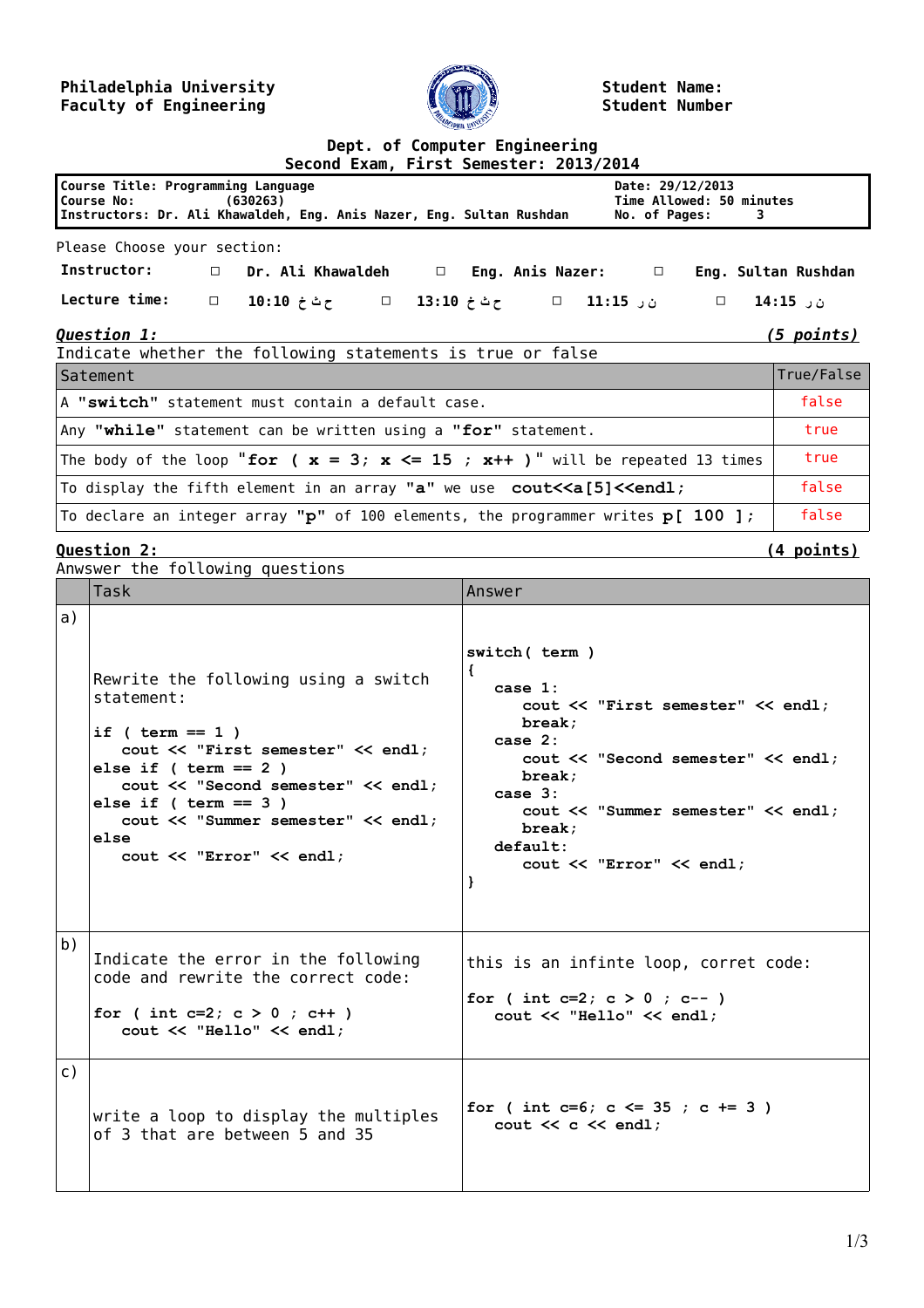Code Output a)  $\int$  int count = 1; **int y = 10; while (count < 10) { y = y - 1; count++; }** cout  $\ll$  "  $y$  = "  $\ll$   $y \ll$  " and count = "  $\ll$  count  $\ll$  endl;  $y = 1$  and count = 10 b)  $\int \int \text{int } x = 4$ , z=0; **do { z = z + 7; cout << z << " "; }** while  $(((z - x) \, \frac{1}{6} \, 3) \, != \, 0);$ **cout << endl; 7** c)  $\int \frac{1}{\pi} \pi r, c, s = 0;$ for (  $r = 2$  ;  $r < 4$  ;  $r^{++}$  ) **{** for  $(c = 1; c < 3; c++)$  **{**  $s = s + r + c$ ;  **} } cout << s; 16** d) **int G[10] = { 9 , 3 , 1 , -2 , 7 , 4, -3 }; double S = 0; for ( int i=0; i < 10 ; i+=2 ) S += G[ i ]; cout << S; 14** e)  $\vert \text{int } x = 1;$ **int y = 0; while ( y <= 10 ) { if ( x % 3 != 0 ) y = y + 3; else y = y - 2; x++; } cout << y; 11** f)  $\vert$  int Arr[5]; for (int  $i = 0$ ;  $i < 5$ ;  $i++)$  $Arr[i] = 2 * i - 3;$ for (int  $i = 4$ ;  $i \ge 0$ ;  $i$ --) **cout << Arr[i] << " "; cout << endl; 5 3 1 -1 -3**